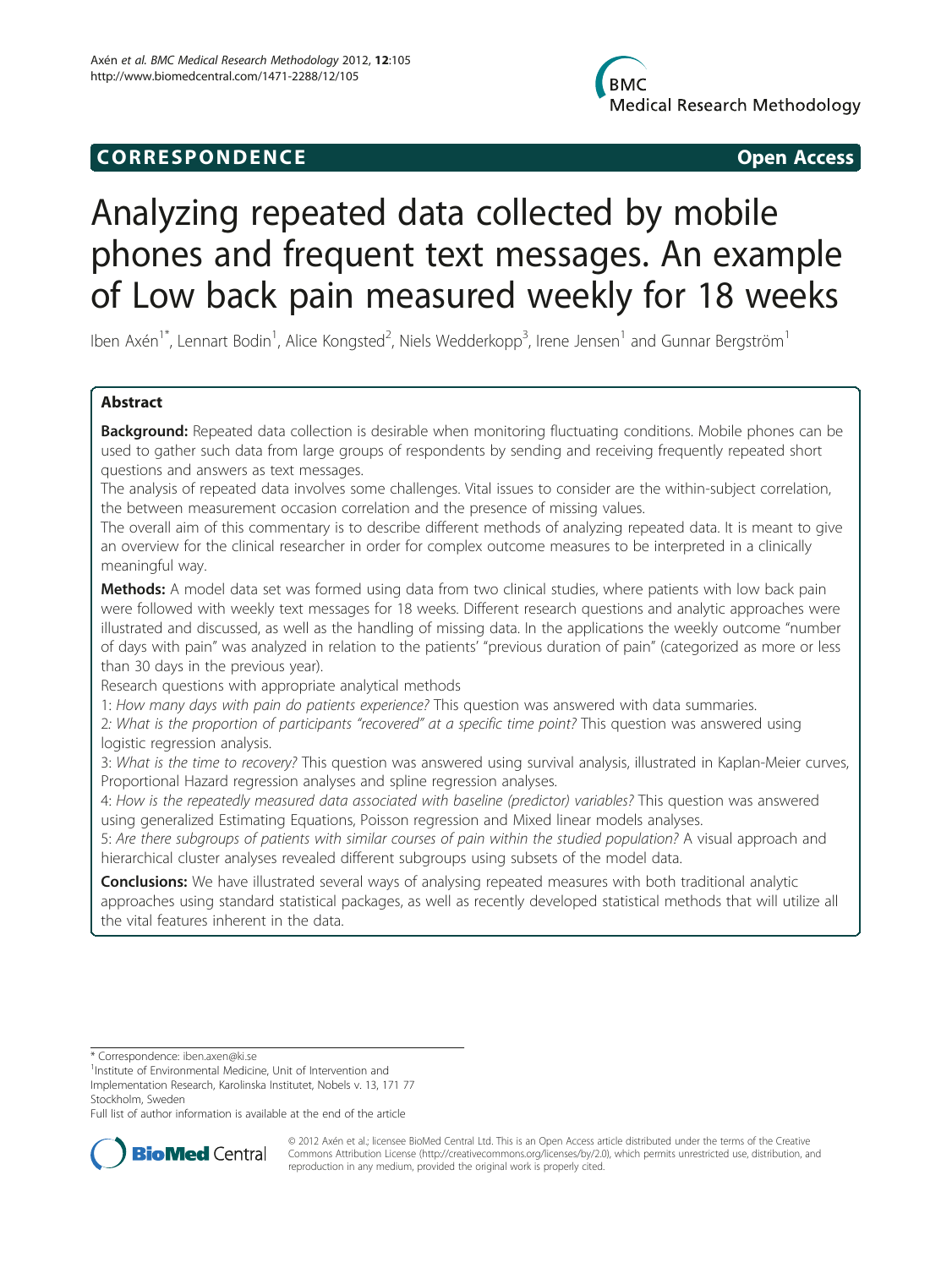## Background

Information collected for clinical research is usually gathered from the participants using questionnaires (paper- or web-based) or diaries. Diaries are often used when several points of measure are of interest, in studying the progress or the development of a condition over time. In theory, this is an excellent method. However, studies have shown that respondents have a tendency to backfill entries [\[1\]](#page-11-0), and thus diary measurements rely heavily on memory at the expense of data validity.

The term "Ecological Momentary Assessment" (EMA) has been used to describe the "repeated sampling of subjects' current behaviors and experiences in real time in subjects' natural environment" [\[2](#page-11-0)]. This was previously exclusive to diaries. Through the use of mobile phones, sending and retrieving information repeatedly and as frequently as requested to large groups of people through text messages is possible. In Sweden, 94% of the population owned a mobile phone in 2008 [\[3](#page-11-0)]. Further, most people seem to carry their phone with them at all times, thus making measurements truly ecological, i.e. taking place in the patients' own environment, which may be important when context is influencing the variable of interest. Further, the measurements are momentary, and the use of mobile phones makes seasonal disruption (such as holidays) of data collection minimal [[4\]](#page-11-0).

The "SMS-Track Questionnaire" [[5\]](#page-11-0) is a software system utilizing this technology; automatic short text messages are sent to study subjects at any desired frequency. The system has been developed specifically for research, and the responses are immediately recorded in a data sheet which minimizes further data handling and thus risk of error during this process. The data may be accessed by the researcher in real time on the internet, and the system has been shown to be highly financially favourable compared to questionnaires [[6\]](#page-11-0). Further, a previous study showed a high response rate [\[7](#page-11-0)] without any optimization measures, and other studies showed exceptionally high response rates with simple interventions such as providing initial information and calling to remind respondents who fail to answer [[4,6\]](#page-11-0). The method has shown to be user friendly and to yield good compliance [\[4\]](#page-11-0). It has been used to evaluate the clinical course of low back pain (LBP)[[4,6-8](#page-11-0)] and to detect sports injuries in children [[9\]](#page-11-0). By means of repeated longitudinal data detailed prospective research regarding course, inception, recovery, exacerbation and periodicity is possible.

The analysis of such repeatedly collected data, regardless of collection tool, presents new challenges. Even when compliance is high, invariably most respondents will have some missing values when measured repeatedly over months or years. Further, as the data produced contain repeated measurements of the same individuals over time, within-subject correlation must be considered in the analysis. In addition, when considering patients, they will often come from different clinics, introducing one more level into the analysis. Finally, it is desirable to analyze the complex outcome measure so that it can be interpreted in a clinically meaningful way.

The overall aim of this commentary is to describe different methods of analyzing repeated data. An overview of different statistical methods were applied to a model data set based on actual data collected with text messages in two of the referenced studies [[4,7\]](#page-11-0). The results were used as a basis for discussion of the challenges, possibilities and appropriateness of each method.

## **Methods**

## Participants and measurements

The data used to make the model data set were aggregated from two clinical studies, one Danish [\[7](#page-11-0)] and one Swedish [[4\]](#page-11-0). By using data from two studies, the intent was to add diversity and to increase the number of highly compliant participants. From both cohorts, respondents with very low response rates (those answering one or two of the 18 weeks) were removed before merging the datasets. Both studies examined patients with low back pain (LBP) in chiropractic consultations. The Swedish study was approved by the Ethics committee at the Karolinska Institutet (2007/1458-31/4) and the Danish study was reviewed by the local ethics committee which stated that it did not need approval. A total of 244 patients were included in the model data set; 49% were male, the mean age was 43.5 years (SD 11.0) and 50% of the sample had had LBP for more than 30 days in the previous year. Throughout this commentary, we will use "previous duration" as the baseline characteristic of interest. Thus, the sample will be stratified into patients with short ( $<$  30 days) and long ( $>$ 30 days) duration of LBP in the previous year, and comparisons between these two groups will be made.

The patients in both studies were informed about the text message method, the exact wording of the text message question (asking about the number of days with bothersome LBP during the preceding week) as well as the answer options (a number between 0 and 7) at inclusion. In both studies patients were followed for 18 weeks with weekly text message questions.

It should be noted that this model data set represents a clinical situation in which patients initially report relatively high levels of pain. A treatment period follows, in which pain reduction is aimed for. Thus, the model data set is not a surveillance of patients in a steady or normal state of health, in which recurrence or inception of a condition would be of interest.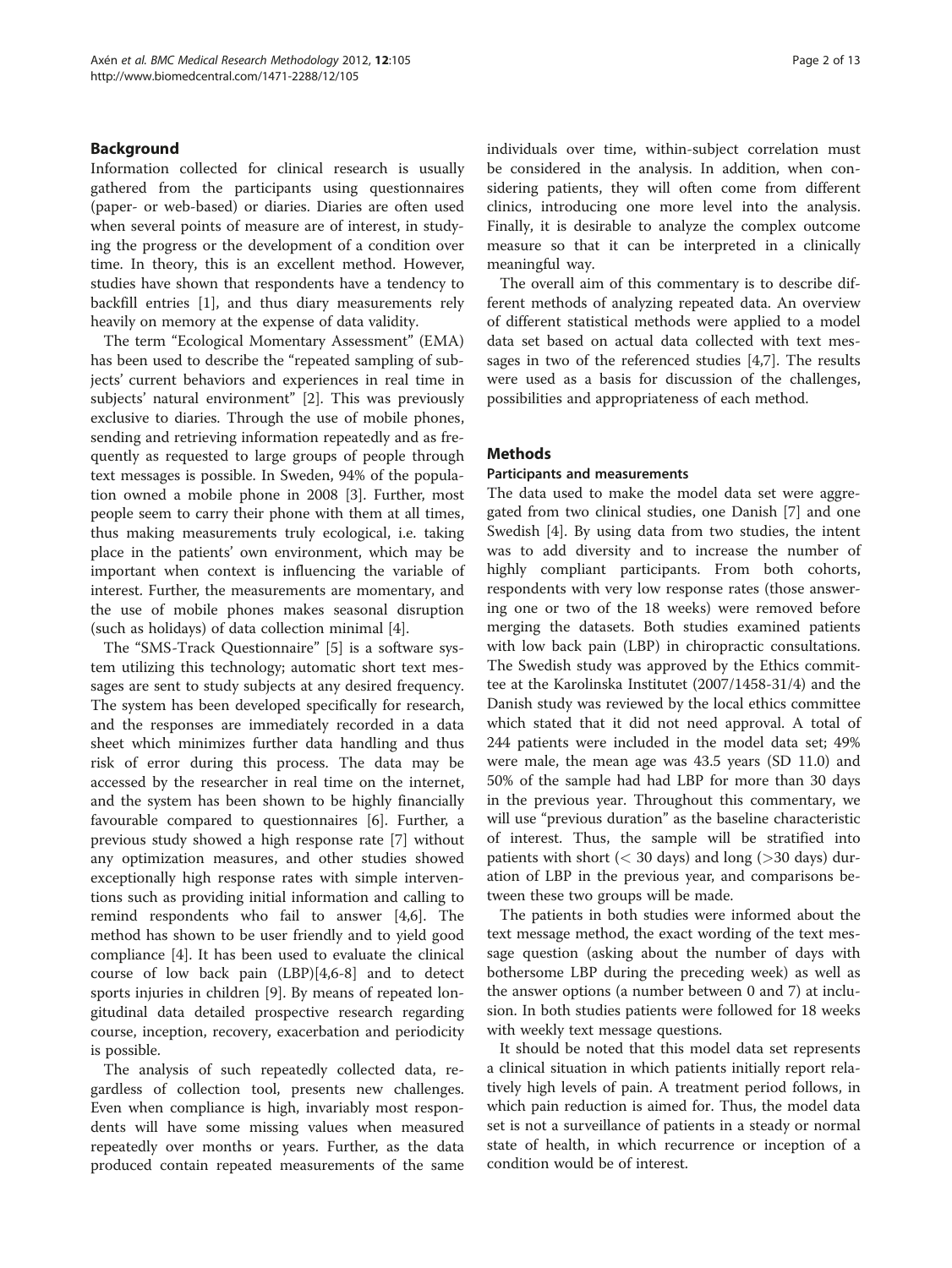#### Analytic approaches

The method of analysis depends mainly on the research question asked. In general terms, SMS-track data can be used as an outcome in variable oriented (group level) prognostic or effect studies. The analysis may also be person oriented [[10](#page-12-0)], searching for subgroups with distinct pain patterns with small within-subgroup variation and high between-subgroup variation.

The method of analysis also depends on the data. Some analyses are suitable only for continuous data and not for categorical data. Further, data may have to be converted by a log or square root transformation to fit the assumption of normal distribution of the outcome.

Many methods of analysis assume independence of data and therefore are not suitable for repeated data. When a subject is measured repeatedly, the data from that individual (within-subject) are bound to show a stronger correlation compared to those between individuals (between-subject). Failure to account for this covariance may result in inaccurate confidence intervals, that is, the nominal coverage of e.g. 95% will not be accomplished.

In this commentary, clinically relevant research questions are presented with an overview of some of the possible analytic approaches. We have treated the measure "number of pain days" as both a continuous and a count variable to illustrate the different methods of analysis. Each method is then discussed in relation to the results of the different subset analyses. The research questions 1–4 are variable-oriented (related to group level analyses), and question number 5 is person-oriented.

#### Missing data

Repeated data collection invariably contains some missing data. Without special precautions many analytical methods for longitudinal data cannot directly handle individuals who have missing data for any of the time points and those individuals are simply excluded from analysis, which is known as listwise or casewise deletion. This might introduce bias when the follow up time of a study is long with many measurements, as most subjects will have some missing data, and missing data most often do not occur at random. Exclusion of individuals will, apart from the risk of bias, also lead to less efficient estimates, e.g. larger confidence intervals.

Imputation of missing data is an alternative to facilitate analysis of repeated measures. One of the earliest imputation techniques for longitudinal data is the "last value carried forward", where the missing value is simply replaced by the previously recorded value. When studying a clinical course, this would probably be a crude but rather accurate action, as each individual value correlates the strongest with the measurements closest in time. However, over recent decades more elaborate ways of imputation of data have been developed, see Little and Rubin [\[11](#page-12-0)] for a review of methods. In particular, multiple imputation methods have been developed.

These methods aim to not only impute values but also to take into account the increased sampling variability due to the imputation of missing data. However, in the examples presented in this commentary, no imputations were done, but the problems of missing longitudinal data deserve special attention. A second approach to handling missing data is direct maximum likelihood (DML), see Enders [\[12](#page-12-0)] for a primer on this method and a comparison with multiple imputation.

Without imputation techniques we have handled nonresponding in various ways before analysis. One option was to only include a participant if a certain percentage, e.g. 80%, of the entire number of replies during the follow-up period was answered. Another alternative was to define a certain period of particular clinical importance where replies must be given in order to avoid exclusion. In this commentary, the results from the following alternatives are reported; a) the full data set, b) respondents with a minimum of 80% response rate and c) those answering all the first eight weeks, respectively. The latter was chosen as these patients were included in the studies while experiencing an episode of LBP, and thus the eight first weeks of the trial were chosen as the period of the most interesting development.

## Research questions with appropriate analytical methods, results and discussions

We have raised some research questions that are relevant to researchers in the area of musculoskeletal pain and illustrated appropriate analytical methods with which to answer them. We have started with the very basic, descriptive analyses. Then, specific time points were selected for analyses. As a third step, a specific event was selected but time was allowed to vary, and in the fourth approach, both time and event may vary. Finally, the existence of subgroups was the basis for the last set of analyses.

#### How many days with pain do patients experience?

#### A: What is the total number of pain days? Table [1](#page-3-0)

It has been suggested that the total number of days with back pain over a period would be a good way of assessing chronicity [[13](#page-12-0)]. With weekly data collected prospectively, accurate data summaries are now feasible. In the model sample, the total number of days with LBP ranged from zero to 126, with a mean of 33.0 days. When analyzing the high compliers only, the mean was slightly higher.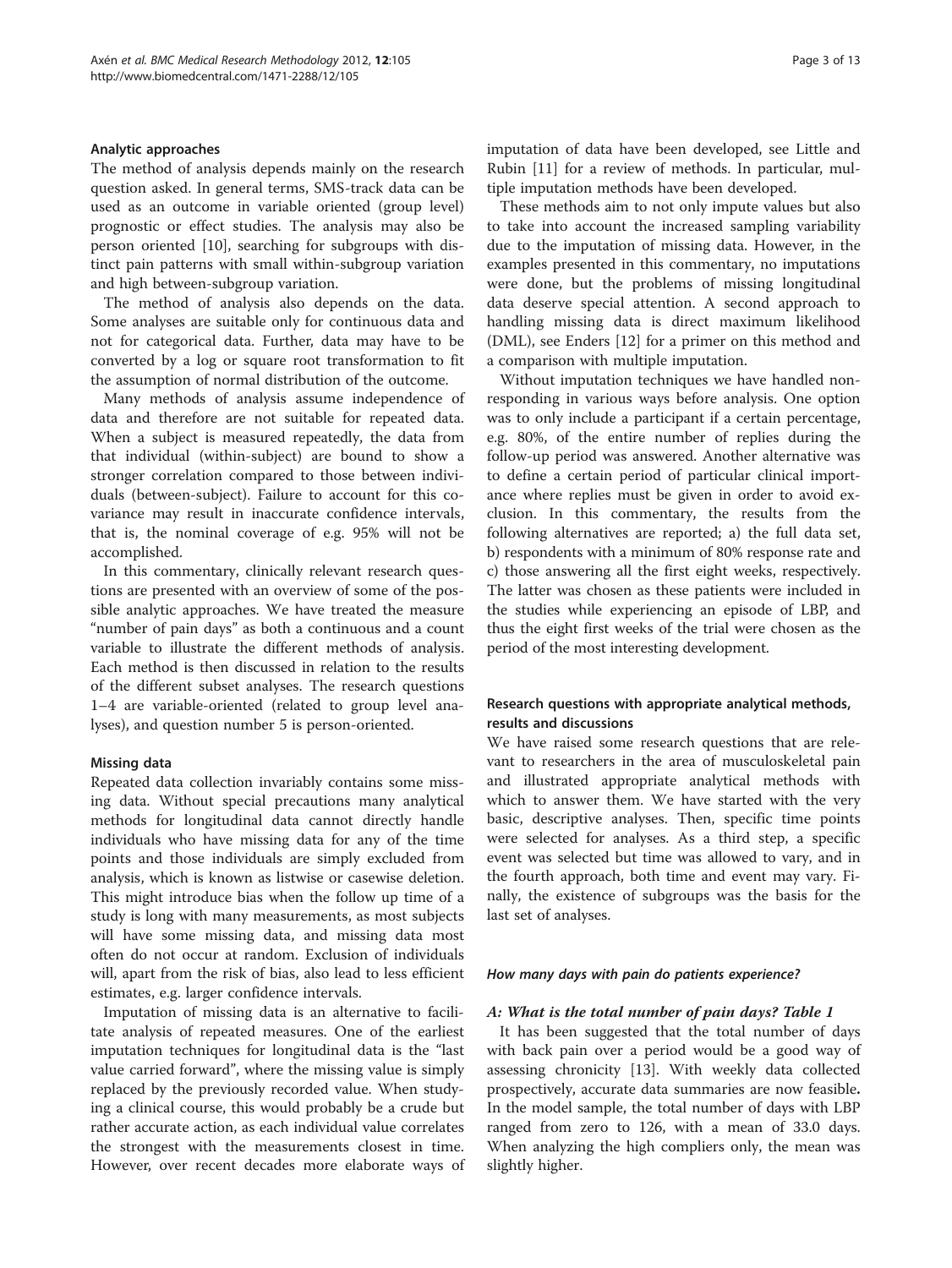| Research question                                           | Outcome                                                                                                           | <b>Method of analysis</b>                                                                           | Results from the model data set                                                                                                                                                                             |                                                                                                                                                                                                              |  |
|-------------------------------------------------------------|-------------------------------------------------------------------------------------------------------------------|-----------------------------------------------------------------------------------------------------|-------------------------------------------------------------------------------------------------------------------------------------------------------------------------------------------------------------|--------------------------------------------------------------------------------------------------------------------------------------------------------------------------------------------------------------|--|
|                                                             |                                                                                                                   |                                                                                                     | All respondents, $n = 244$                                                                                                                                                                                  | <b>Highly compliant</b><br>respondents, answering<br>80% (≥15/18 weeks),<br>$n = 161$                                                                                                                        |  |
| 1A: Crude outcome                                           | Total number of 1:<br>days with pain from<br>18 weekly measures,<br>2: weeks reported                             | Summaries.                                                                                          | 1: Mean 33.0, Range<br>$0 - 126$ Short duration:<br>Mean 24.5, Range 0-124<br>Long duration: 41.1,<br>Range 0-126 2:<br>Mean 15.2. Range 2-18                                                               | 1: Mean 36.4. Range 0-126<br>Short duration: Mean 27.4,<br>Range 0-124 Long duration:<br>mean 45.4, Range 4-126 2:<br>Mean 17.3, Range 15-18                                                                 |  |
| 1B: Difference in weekly<br>outcome between groups          | Average number of<br>pain days per week                                                                           | Student's t-test                                                                                    | Short duration:<br>1.6 Long duration:<br>2.8 p < 0.001                                                                                                                                                      | Short duration:<br>1.6 Long duration:<br>$2.6 \text{ p} < 0.001$                                                                                                                                             |  |
| 2A: Proportion with<br>different levels of the<br>condition | Incidence of<br>$recovered = reporting$<br>0 pain days<br>week by week                                            | Proportion,<br>i.e. percentage<br>of subjects who are<br>recovered compared<br>to those who are not | Illustrated in Figure 1a<br>Proportions recovered<br>week 8: Short duration:<br>58.6% Long duration:<br>$30.7\%$ OR = 3.19 (1.88 - 5.72)<br>$RR = 1.8$ (1.62 - 1.93)<br>Long duration reference<br>category | Illustrated in Figure 1b<br>Proportions recovered<br>week 8: Short duration:<br>58.3% Long duration:<br>$32.5\%$ OR = 2.91 (1.50 - 5.65)<br>$RR = 1.66$ (1.51 - 1.83)<br>Long duration reference<br>category |  |
| 2B: Incidence at a<br>prespecified<br>time point            | Proportion of patients<br>$recovered = reporting$<br>0 or 1 pain days at<br>the chosen time,<br>e.g. the 5th week | Logistic regression<br>(or other generalised<br>linear regression<br>models)                        | Short duration: 58.7% Long<br>duration: $27.7\%$ OR = 3.71<br>$(2.1-6.6)$ RR = 1.75 $(1.4 - 2.3)$<br>Long duration<br>reference category                                                                    | Short duration:<br>58.2% Long duration:<br>$28.0\%$ OR = 3.58 (1.8 - 7.0)<br>$RR = 1.72$ (1.34 – 2.3)<br>Long duration reference<br>category                                                                 |  |

#### <span id="page-3-0"></span>Table 1 DESCRIPTIVE measures, variable- oriented hypotheses

B: What is the average number of pain days per week? Table 1 The individual means were calculated as sum of reported pain days divided by the number of weeks the individual actually reported data. When analyzing the subset of high compliers, the estimate of the group with long duration changed marginally.

Comments Generally, summary outcomes are easy to interpret and give clinically meaningful estimates, and summarizing weekly data may indeed distinguish patients with a more persistent course. Summary scores could also be used as an outcome in multivariate models. On the other hand, the simplification of data that is the core feature of the summary statistics ignores course patterns and time to improvement. Potentially important differences could be missed e.g. would the sum score during ten weeks be equal for a patient having pain level 3 during all weeks and a patient with five weeks of "pain 6" followed by five weeks of "pain 0".

## What is the proportion of participants "recovered" at a specific time point?

## A: Incidence of recovery week by week. Table 1 & Figure [1](#page-4-0)

To describe the between-individual variance of the population, one possibility is to present the proportion that meet a criterion of interest at different time points. In our studies, recovery at different time points was studied. Thus, a dichotomised outcome "recovered "(defined as reporting zero days with LBP [[14](#page-12-0)]) and "not recovered" was used for each week throughout the study. Comparisons of the proportion of recovered between groups can be done as in section B below, but this analysis should be applied only to a pre-specified time point of interest to avoid the problem of masssignificance due to multiple testing [\[15\]](#page-12-0). As can be seen in Figure [1](#page-4-0), the proportion of respondents who recover increased up until week 8 to about 50% of the population, and remained more or less stable thereafter. For patients with < 30 and > 30 days LBP last year, 58% and 31% of the populations respectively had recovered after eight weeks (results not shown). The high compliers had a recovery pattern very similar to that of the entire population (results not shown).

B: Incidence of recovery at a prespecified time point, **Table 1** Repeatedly collected data can also be used in ordinary logistic regressions choosing a specific time point as the time of interest (to patients, clinicians or to third party payers), i.e. not selecting time points on the basis of Figure [1](#page-4-0) above. According to previous studies of patients with LBP in primary care, many patients report improvement by the fourth to fifth week after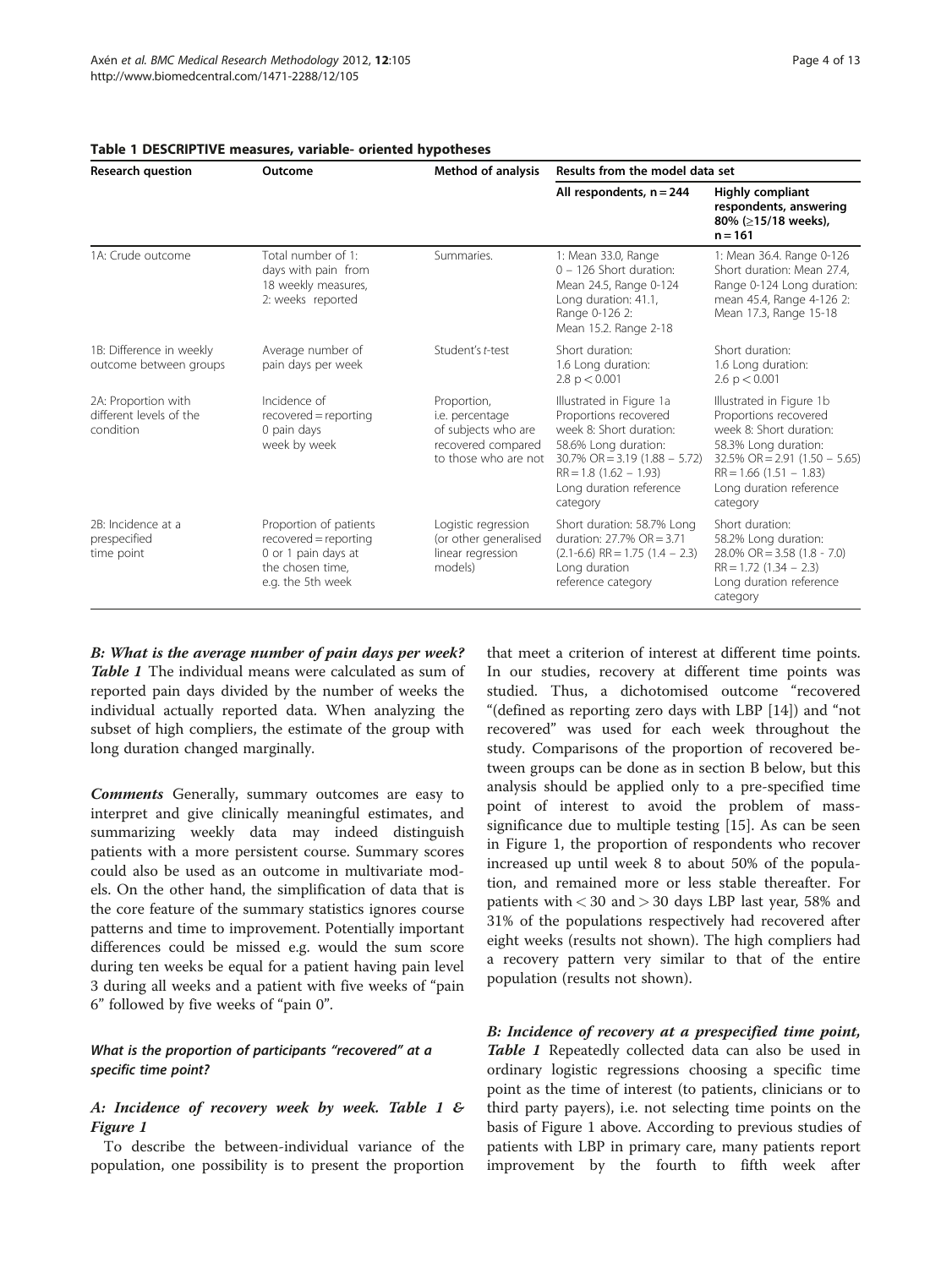<span id="page-4-0"></span>

consultation [\[16](#page-12-0)]. Recovery (this time reporting zero or one day with pain [[17\]](#page-12-0)) was the event and five weeks was chosen as our time point of interest. The proportion of patients recovered at this point in time was compared for those with long and short previous duration. Note that this approach could easily accommodate more predictive variables. The result from the logistic regression analysis showed that the odds ratio for recovery at week 5 was significantly higher for patients with a short previous duration compared to those with a long previous duration (OR = 3.71, 95% CI: 2.1-6.6). Another outcome parameter is the risk ratio, RR, (using a logarithmic link function instead of the logit function in logistic regression) of 1.75(CI: 1.4-2.3). When analyzing the high compliers only, the estimates changed marginally.

Comments Defining recovery as the event of interest, maybe "relief rates" would be a better term than hazard rates, as the outcome parameter. Using this outcome, the numbers and proportions of patients with a successful course can be estimated, and also the numbers needed to treat can be calculated. However, individual trajectories are ignored at the expense of population overview.

#### What is the time to recovery?

## A: Incidence of "recovery" throughout the study period, Table [2](#page-5-0) & Figure [2](#page-5-0)

Using repeated measures, it is possible to monitor a population at risk to study the incidence of an event over time, that is, an extension of the approach in section 2 above. To our knowledge, this type of data has thus far been unobtainable and provides a "true" incidence of the event studied. When exploring different conditions/variables, the event will be defined according to clinical/medical or other parameters.

In survival analysis, one of the main application areas for this kind of analysis, mortality was the event under study. As we would expect the patients to get better, we studied the positive event "recovery", for this example data set defined as zero or one pain day reported in two consecutive weeks [[18\]](#page-12-0). Our illustrated analysis can be described in general terms as a time-to-event analysis, using techniques and notions that emanate from survival analysis [\[19](#page-12-0)]. Kaplan-Meier curves are one of the basic descriptive tools to summarize outcome over time. Figure [2](#page-5-0) displays the number of reported events in a Kaplan Meier curve, i.e. the incidence of patients recovering. The logrank test for differences in the rate of recovery between the long and short duration groups was significant ( $p < 0.001$ ). The same analysis was performed for the high compliers (curve not shown). Again, the logrank test showed significant differences in the rate of recovery between the two groups ( $p = 0.002$ ).

B: Incidence of "recovery" in relation to predictive *variables, Table [2](#page-5-0)* Kaplan-Meier curves stratified by a predictor variable and a test for difference between categories of the predictor were the starting point for this analysis. More elaborate analysis allowing for several predictor variables can be done with Cox Proportional Hazard regression [[19\]](#page-12-0) with time (week)treated as a continuous variable. In our data set, it could be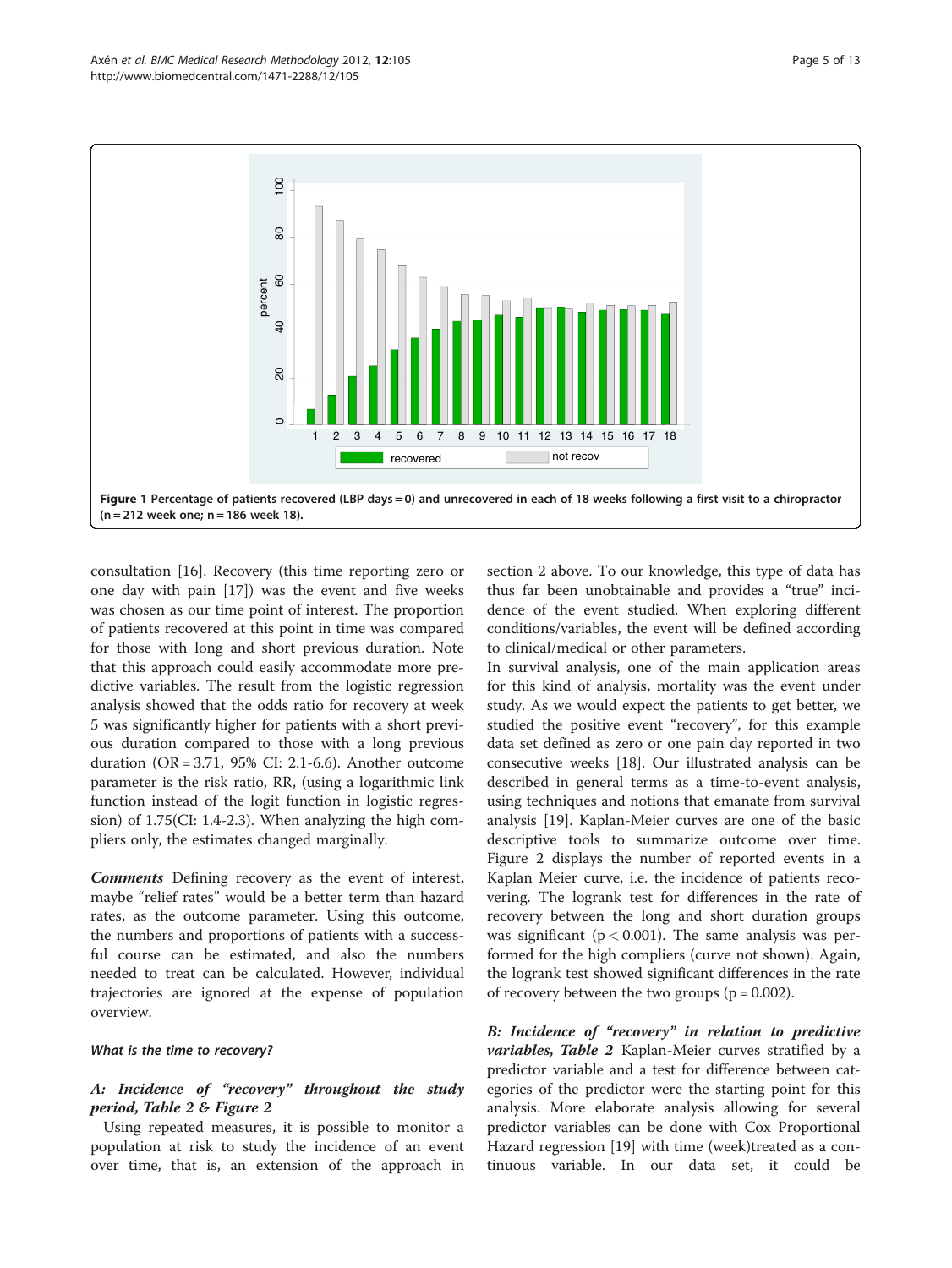| <b>Research question</b>                                                                          | Outcome                                                                                | <b>Method of analysis</b>                                                                                   | Results from the model data set                                                                                                                     |                                                                                                                                                     |  |
|---------------------------------------------------------------------------------------------------|----------------------------------------------------------------------------------------|-------------------------------------------------------------------------------------------------------------|-----------------------------------------------------------------------------------------------------------------------------------------------------|-----------------------------------------------------------------------------------------------------------------------------------------------------|--|
|                                                                                                   |                                                                                        |                                                                                                             | All respondents,<br>$n = 244$                                                                                                                       | Highly compliant respondents,<br>answering 80% ( $\geq$ 15/18 weeks),<br>$n = 161$                                                                  |  |
| 3A: Incidence during the<br>full study period for the<br>whole sample and<br>for subgroups        | Recovery,<br>i.e. reporting 0<br>or 1 pain days in<br>2 consecutive<br>$weeks = Event$ | Time to event analysis,<br>with Kaplan Meier curves.<br>Log rank test for differences<br>between groups     | Illustrated in Figure 2.<br>Logrank test for effect of<br>previous duration: $p < 0.001$                                                            | Logrank testfor effect of<br>previous duration: $p = 0.002$                                                                                         |  |
| 3B: Incidence for the<br>full study period in<br>relation to the selected<br>predictive variables | Recovery,<br>i.e. reporting 0<br>or 1 pain days in<br>2 consecutive<br>$weeks = Event$ | Time to event analysis with<br>a) Cox proportional hazard<br>regression or<br>b) Discrete hazard regression | Hazard ratio (HR) showing<br>recovery, long duration<br>reference, estimate and 95% CI:<br>a) 1.95 (95% Cl: 1.4-2.6),<br>b) 2.03 (95% CI: 1.5-2.7). | Hazard ratio (HR) showing<br>recovery, long duration reference,<br>estimate and 95% CI:<br>a) 1.95 (95% Cl: 1.4-2.6),<br>b) 2.03 (95% CI: 1.5-2.7). |  |
| 3 C: Time point for<br>an event during the<br>pain course                                         | The time point of<br>change in the course<br>of $pain = Event$                         | Spline regressions, the event<br>defined as the intersection<br>of linear regression lines<br>(the knot).   | Short duration: knot at<br>4.5 weeks Long duration:<br>knot at 5.9 weeks                                                                            | Short duration: knot at<br>4.4 weeks Long duration:<br>knot at 5.8 weeks                                                                            |  |

#### <span id="page-5-0"></span>Table 2 INCIDENCE measures, variable- oriented hypotheses

hypothesized that the risk of future LBP would be predicted by past LBP. If the risk of the condition studied changes between groups of subjects over time, the assumption of proportional hazards might be violated and should be adjusted for. When the outcome is measured at discrete time points (e.g. only a few weeks observed), a discrete hazard regression analysis [[19](#page-12-0)] could be more appropriate than the Cox model. In our model data, a test of the proportional hazard assumption showed that the assumption was not rejected. The hazard ratio (HR = 1.95) showed significant differences (95% CI: 1.4- 2.6) between the two groups, meaning that the group with a short previous duration had nearly double the "risk" of the studied event recovery. Performing the analysis for the high compliers only did not change the estimate.

When the outcome event was considered to be measured at discrete time points and no assumptions were made of proportional hazards, a discrete hazard regression analysis showed a statistically significant hazard ratio of 2.03 (95% CI: 1.5-2.7) between the groups, again pointing towards the patients with a shorter previous duration of LBP having the best chance of recovery

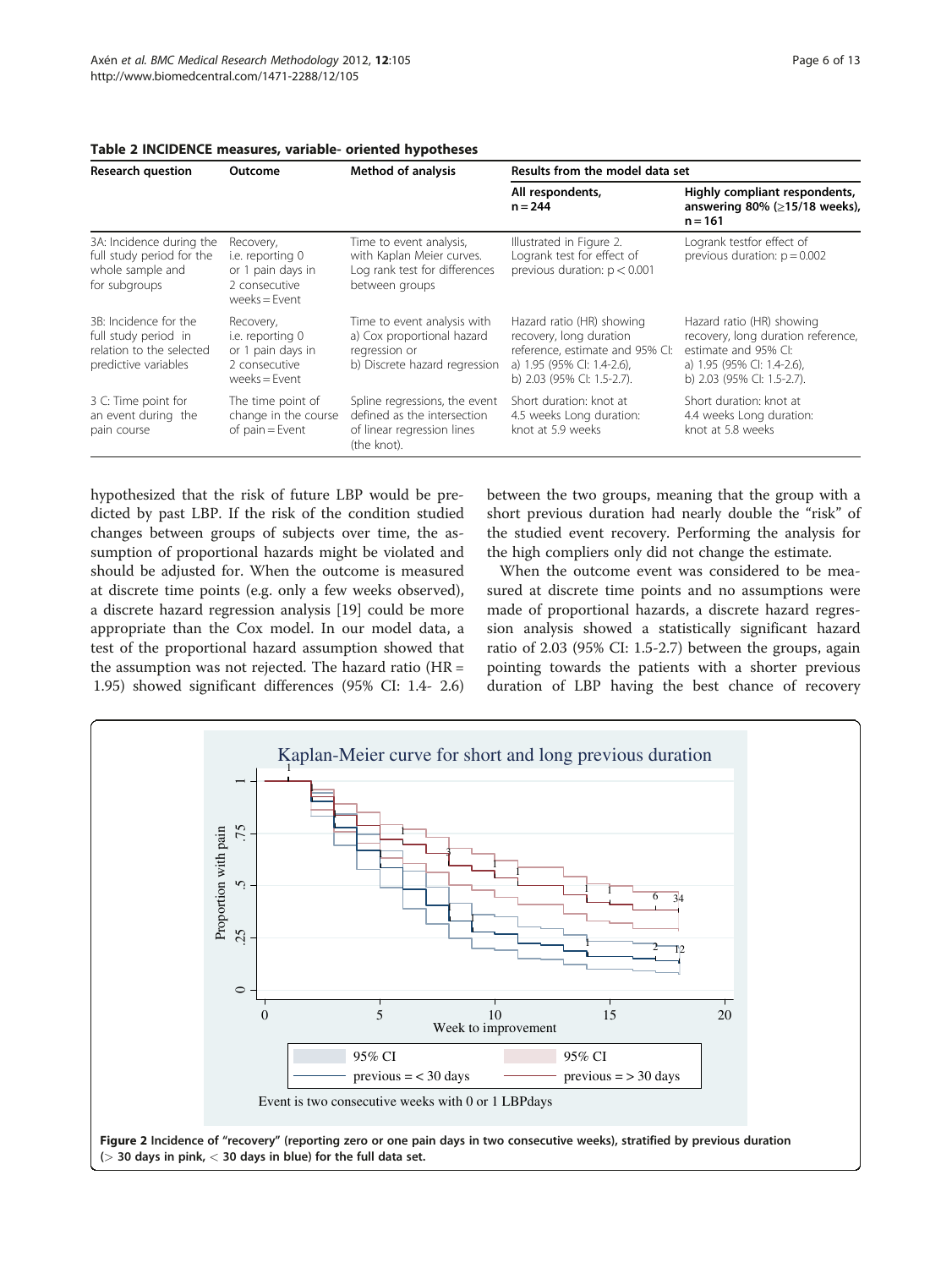during the study period. Performing the analysis with the high compliers only did not change the estimate.

C: When does a particular event occur at an individ-ual level? Table [2](#page-5-0) Having access to repeatedly observed data, detailed changes in the course of the condition can be studied. Concerning LBP, it is often observed that the patient's course is different in a first phase up to approximately the fourth or fifth week with a rapid recovery [\[7](#page-11-0)[,16](#page-12-0)], and then a much slower improvement is observed [[20\]](#page-12-0). The shift in the course may be estimated more precisely by applying a spline regression technique where two regression lines are fitted to describe the two sections of the course and the intersection ("knot") between these regression lines estimates the shift in the course. This application of the spline regression technique is also known as a piecewise linear regression. The spline regression can be applied for the whole group, for pre-defined subgroups of interest such as those with long or short previous durations, and also for each individual separately provided that the number of weekly observations is sufficient (as described in section 5B below). In the model data set, the regression lines for short and for long previous duration were clearly separated, with statistically significant differences in three of the four parameters that define the spline regression lines. The patients with a short previous duration had a course change at 4.5 weeks, compared to the patients with a long previous duration, who had a later course change at 5.9 weeks. Analyzing the high compliers separately only marginally changed the estimates.

Comments Looking at incidences by means of hazard ratios yields interpretable results in terms of proportions recovered and holds the possibilities of the analytic methods used for survival analyses [\[19](#page-12-0)]. Recovery from LBP may be defined more or less stringently concerning pain days and period. In a condition like LBP it is, however, problematic to define recovery as the "event" since patients often experience fluctuations in the condition or recurrences following a pain free interval [[21](#page-12-0)]. The possibility of repeated or recurrent events is not dealt with in the standard implementation of survival analyses.

Further, the definition of event will influence the Kaplan-Meier curve. Had we defined recovery as four consecutive weeks with little or no pain (instead of two weeks), a smaller number of patients would have accomplished this and thus the curves would have been more horizontally oriented.

Throughout, regardless of the outcome parameters, the type of data (continuous or count) and the level of compliance, the group with a short previous duration of LBP had significantly higher "risks" (chance) of recovery.

This suggests that for our model data set, the methods were robust as the conclusions pointed in the same direction regardless of method. Further, incidences over the full study period as well as at a specific point in time can be calculated from the full data set, as including poor compliers only marginally changed the estimates. In other data sets, this may, however, not be the case. In the mentioned Swedish study [[4\]](#page-11-0), poor compliers were found to have a less positive development of their LBP over time, which is why we suggested that the effect of high compliance should be evaluated.

Finally, we also illuminated a method to estimate the point of change in a course of pain using spline regression analysis. Again, a difference between the two groups was noted, and the use of only high compliers did not change the estimates to any large degree. Spline regression is, of course, an approximation of the true, rather fluctuating, course of pain during the 18 weeks. The specification of the spline regression has, however, been done with those few parameters that were of vital clinical interest. To capture all the features of the course of pain would surely need several more parameters and such an approach would probably lose clinical interpretability.

## How is the repeatedly measured data associated with baseline (predictor) variables?

## Variation in events over the whole time period. Table [3](#page-7-0)

In these examples, we examined the association of the baseline variable "previous duration" with the outcome "number of pain days". Throughout, the effect of time is considered a fixed effect (to account for systematic differences between weeks and to obtain estimates for each separate week). All models in this section are statistically and computationally more advanced than those in the previous sections. This whole area of statistical models has expanded very much during the last 10–15 years thanks to theoretical advancements as well as the development of suitable software. It is outside the scope of this article to give details here, we recommend texts such as those by Twisk [[22](#page-12-0)] and Rabe-Hesketh [[23\]](#page-12-0).

A: This approach used either a multilevel mixed-effects logistic regression or a Generalized Estimating Equation (GEE)[[24](#page-12-0)] to obtain an effect parameter as a subjectspecific Odds Ratio (OR), or a population average OR, the former from the multilevel model, the latter from the GEE analysis. Both models are extensions of linear models to accommodate repeated data. The distribution of the outcome was assumed to follow a binomial distribution and a logit link function described the relation between the outcome and the predictor or baseline variables. The argument that the number of days will follow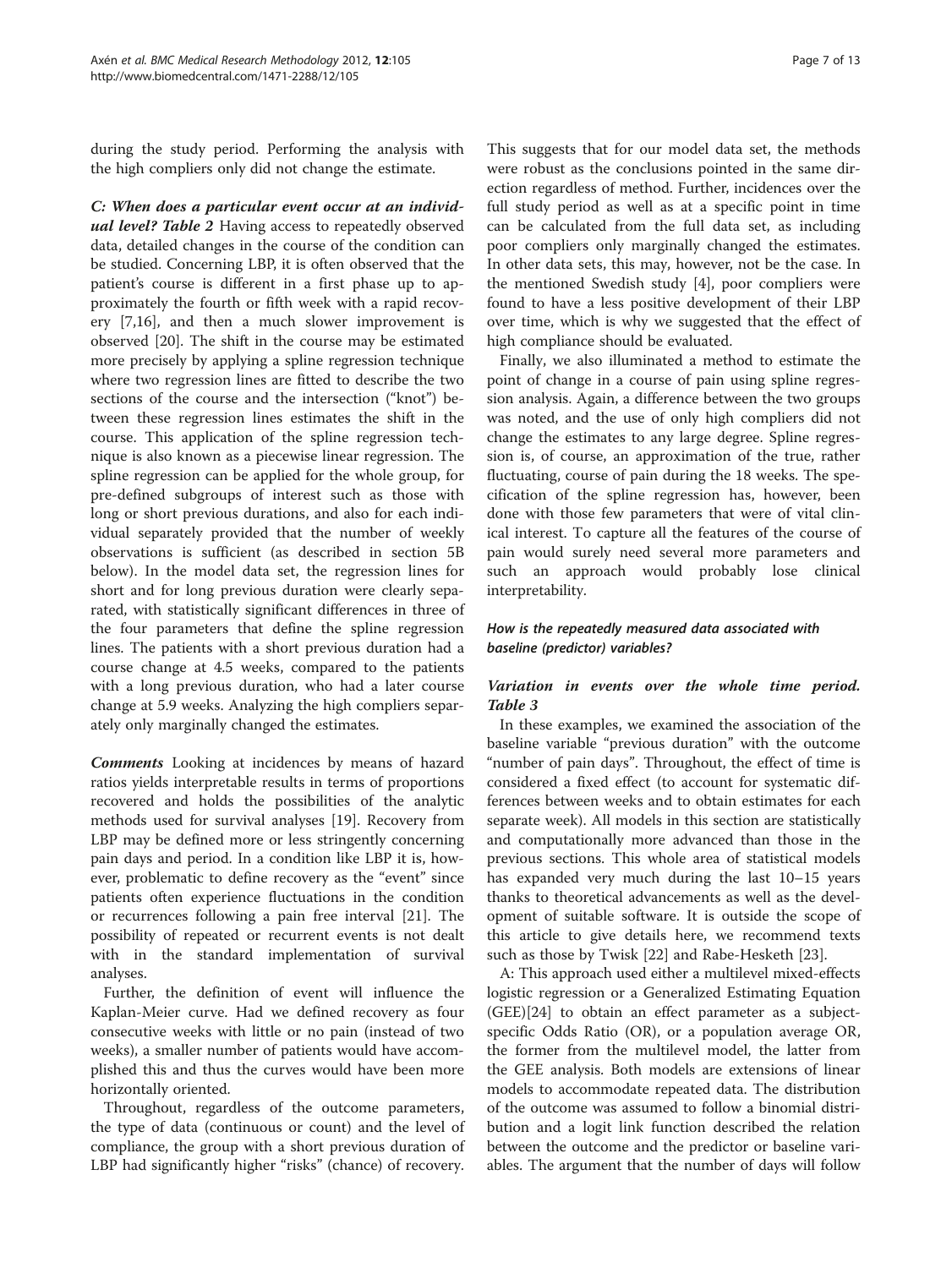| <b>Research question</b>                                  | Outcome                                                                                            | <b>Method of analysis</b>                                                                                                                                                    | Results from the model data set                                                                                                                                   |                                                                                                                                                                |  |
|-----------------------------------------------------------|----------------------------------------------------------------------------------------------------|------------------------------------------------------------------------------------------------------------------------------------------------------------------------------|-------------------------------------------------------------------------------------------------------------------------------------------------------------------|----------------------------------------------------------------------------------------------------------------------------------------------------------------|--|
|                                                           |                                                                                                    |                                                                                                                                                                              | All respondents, $n = 244$                                                                                                                                        | Highly compliant respondents,<br>answering 80% ( $\geq$ 15/18 weeks),<br>$n = 161$                                                                             |  |
| 4A: Association of<br>baseline variables<br>with outcome  | Weekly recorded pain days,<br>count variable, assuming<br>a binominal distribution                 | Multilevel mixed-effects<br>logistic regression or<br>generalized estimating<br>equation assuming a<br>logit link function<br>(Long previous duration<br>reference category) | Subject specific $OR = 3.31$<br>(95% CI: 2.1-5.1)<br>Population average<br>$OR = 1.96$ (95% CI 1.4-2.6)<br>(Note: Interaction)<br>duration*week significant)      | Subject specific $OR = 2.67$<br>$(95\%$ Cl: 1.6-4.5)<br>Population average<br>OR = 1.52 (95% CI 1.1 - 2.2)<br>(Note: Interaction<br>duration*week significant) |  |
| 4B: Association of<br>baseline variables<br>with outcome  | Weekly recorded pain days,<br>count variable, assuming<br>a Poisson distribution                   | Multilevel mixed-effects<br>Poisson regression assuming<br>a log link function<br>(Long previous duration<br>reference category)                                             | Subject specific $IRR = 1.92$<br>$(95\%$ CI: $1.5 - 2.4)$<br>(Note: Interaction duration<br>*week significant)                                                    | Subject specific $IRR = 1.82$<br>$(95\%$ CI: 1.4 - 2.4)<br>(Note: Interaction duration<br>*week significant)                                                   |  |
| 4 C: Association of<br>baseline variables<br>with outcome | Weekly recorded pain days,<br>considered a count variable<br>and assuming a<br>normal distribution | Generalized linear regression<br>or mixed linear model<br>assuming an identity<br>link function                                                                              | Average difference<br>in pain days for<br>Long duration $-$<br>Short duration 1.20<br>$(95\%$ CI: 0.8 - 1.5)<br>(Note: Interaction duration<br>*week significant) | Average difference<br>in pain days<br>for Long duration -<br>Short duration<br>0.95 (95% CI: 0.6-1.4)<br>Note: Interaction duration<br>*week significant)      |  |

<span id="page-7-0"></span>

|  |  |  | Table 3 LINEAR MODELS, variable- oriented hypotheses |  |  |  |  |
|--|--|--|------------------------------------------------------|--|--|--|--|
|--|--|--|------------------------------------------------------|--|--|--|--|

a binomial distribution was that the respondents evaluated a yes/no reply for each day when answering the weekly measure, really asking themselves "Did I have pain on Monday? On Tuesday?" etc. before summing up. Modeling the covariance structure of the correlated repeated measurements, the associations of the baseline variables as well as possible interactions of such variables with the outcome can be studied in several different ways. The outcome, number of pain days, was considered a count variable. The patients reporting short duration pain the previous year had significantly less odds of reporting pain during the study period. Calculating the subject specific odds ratio  $(OR = 3.31, 95\%)$ CI: 2.1-5.1) indicated the odds for a single subject, whereas the population average ( $OR = 1.95$ , 95% CI: 1.4-2.6) gave an estimate for the "averaged" subject closer to unity than the subject specific odds ratio as expected when the two approaches of estimation were considered. Performing the analysis for the high compliers only lowered the estimates somewhat for both subjects and population.

B: As above, the outcome was considered a count variable, but a Poisson distribution was assumed instead of a binomial distribution. The multilevel analysis showed a significant difference (Incidence Rate Ratio, IRR = 1.92, 95% CI 1.5-2.4) between the patients with a short previous duration of pain compared to those with a long previous duration, indicating that the former had lower odds of reporting many pain days. The estimate was lowered somewhat when analyzing the high compliers only. In this case, a multilevel Poisson regression [[18](#page-12-0)] was appropriate. Our outcome "number of pain days"

may not seem to be an obvious candidate for a Poisson distribution, because of the upper limit of seven days each week since a restriction of this kind is not appropriate for a Poisson distribution. We have added the Poisson analysis just to show the appropriate method for another type of outcome such as "number of times of taking pain medication" during the week, which in theory may have no or at least a very high upper limit.

The outcome parameter is an Incidence Rate Ratio (IRR). A property of the Poisson distribution is that the mean and the variance are equal. In some applications this may not be the case, and in particular the variance can be greater than the mean, which is referred to as a case of over dispersion. Then an analysis using a negative binomial distribution may be appropriate (not described here, see [[24\]](#page-12-0)).

C: Considering "days with pain," a continuous outcome may not be the obvious choice either for our model data set, as the outcome variable "number of pain days" was discrete and had an upper limit of 7. In the investigation of other conditions, the outcome could be continuous. If so, the association with baseline variables can be studied using mixed linear models. In our example, an autoregressive covariance model was chosen assuming decreasing correlation with increasing time and confirmed with Akaike's Information Criterion [\[25](#page-12-0)], and the associations of baseline variables as well as the interactions of these variables with the outcome were studied. It should be noted that the other available baseline variables besides previous duration were included in the model as well (not presented here). In mixed linear models, with time as the explanatory factor, the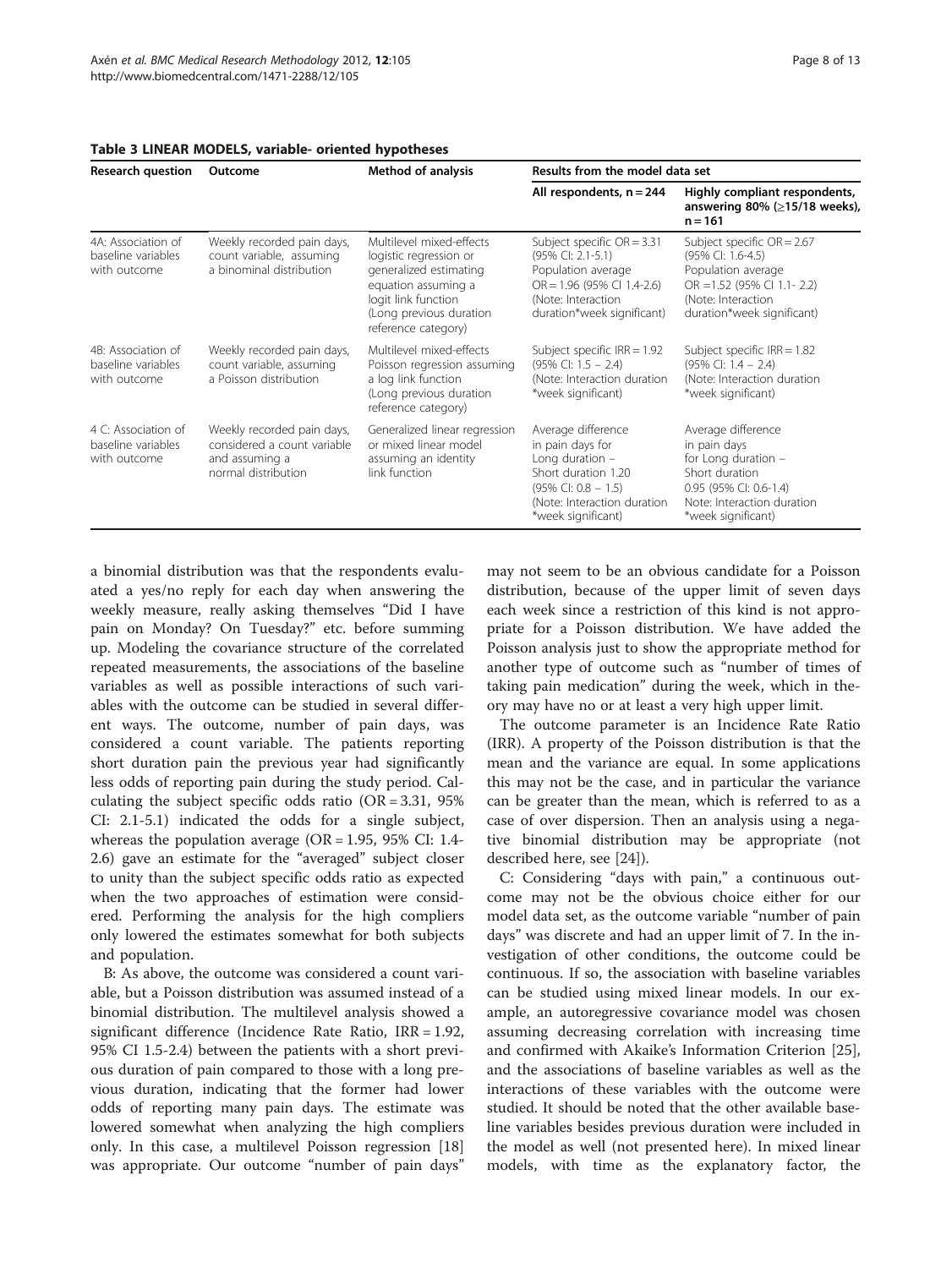association of previous duration and weekly pain days showed a significant difference for patients reporting long and short previous durations (average difference in pain days 1.20 (95% CI: 0.8 – 1.5)).

Performing the analysis for the high compliers lowered the estimate, but did not change the significance. Including more baseline variables in the model did not affect the parameter estimates noticeably (analysis not shown).

Comments These methods are designed for repeated measures and take correlation between outcomes measures and different time points into account. In this way the richness of the data is maintained and trustworthy significance levels are achieved. However, the results may sometimes be more difficult to interpret in a clinically meaningful way. The models are statistically more sophisticated, require more work for the specification of the analyses, but they are implemented in standard statistical software (such as SPSS, STATA, SAS) and our analyses and results are based on these softwares.

With GLM it is possible, as demonstrated, to use both count and continuous variables, and the outcome could be binomially, Poisson, or normally distributed. In our model data, regardless of model, the results all pointed in the same direction. We conclude that for our chosen variable and outcome, the choice of method may not have been utterly important. However, because our repeated outcome was most accurately classified as a count variable following a binomial distribution, we trusted the estimates from the generalized estimating equation model and the corresponding multi-level model to be the most valid estimates.

A final note has to be added to the results of this section about the significant interaction found between previous duration and week, the latter variable representing time under observation.

This implied that a second step in the analysis was necessary to fully understand how the pain course developed over time for the two duration groups. In the present context with examples and suggestions for analysis this step is not further elaborated.

## Are there subgroups of patients with similar courses of pain within the studied population?

There are several methods that are useful when looking for patterns within repeated data using person-oriented approaches. The examples below range from purely descriptive (A) which rely on a clinical impression, through hierarchical methods (B) which are mathematical in origin but requires a supplementary clinical judgment, to the very mathematical methods (C) which rely on the acceptance of a pre-specified statistical model.

## A: Visual description, Tables [4](#page-9-0) & [5](#page-10-0)

The course of a disease (LBP in our model sample) can be described by a graphical representation of each participant's development over time, in this case the number of pain days by weeks. In studies with relatively few individuals (up to about 200 participants) it is possible to analyze such courses by hand by describing the characteristics of the pain courses including when the changes take place; thus attempting to identify groups of patients with similar pain patterns. The inter-observer reliability of such a visual evaluation was found to be substantial (kappa = 0.7) between two observers analyzing 78 courses [[7\]](#page-11-0). Depending on the level of detail in the visual description this may result in very few subgroups or in as many subgroups as the number of individuals studied. Therefore, we suggest making clinically relevant a-priori definitions of the subgroups to be looked for in order to improve the objectivity and reliability of the visual descriptions. The method relevant for the categorization of course patterns will depend on the known clinical characteristics of the investigated disease and the type of population. Our approach to visually describing the pain patterns was performed in two stages as described earlier [[7\]](#page-11-0). In short: The development of an early course (weeks  $1 - 4$ ) and a later course (week 5 and later) was defined pre-hoc. It may be relevant to split other data sets differently depending on the condition studied and the length of the followup. Visually described patterns could be derived from the text message responses of 215 patients. The analyses was not performed if data are missing for more than two weeks in a row, in which case the subject had to be excluded.

The combination of the categories for the early and the late course resulted in 13 possible categories. All the 13 categories were represented in the model data set, consisting of from one (0.5%) to 64 (30%) patients (Table [5](#page-10-0)). Patients described as recovered had the fewest LBP days and patients classified as "worse" in the late course had the most LBP days. Further, the patterns with recovery or lasting improvement had a larger proportion of patients who had < 30 LBP days the previous year than patterns of fluctuation or worsening (Table [5](#page-10-0)).

B: Cluster analysis using an hierarchical method The trend course of the outcome variable over the study period can be explored with cluster analysis to search for subgroups. The simplest alternative would be to use all individual 18 weekly data points as cluster parameters, but this is practically difficult both with respect to the burden of heavy computations and of missing data. Therefore, the individual courses in our model sample were summarized with different mathematical approaches, limiting the number of cluster parameters.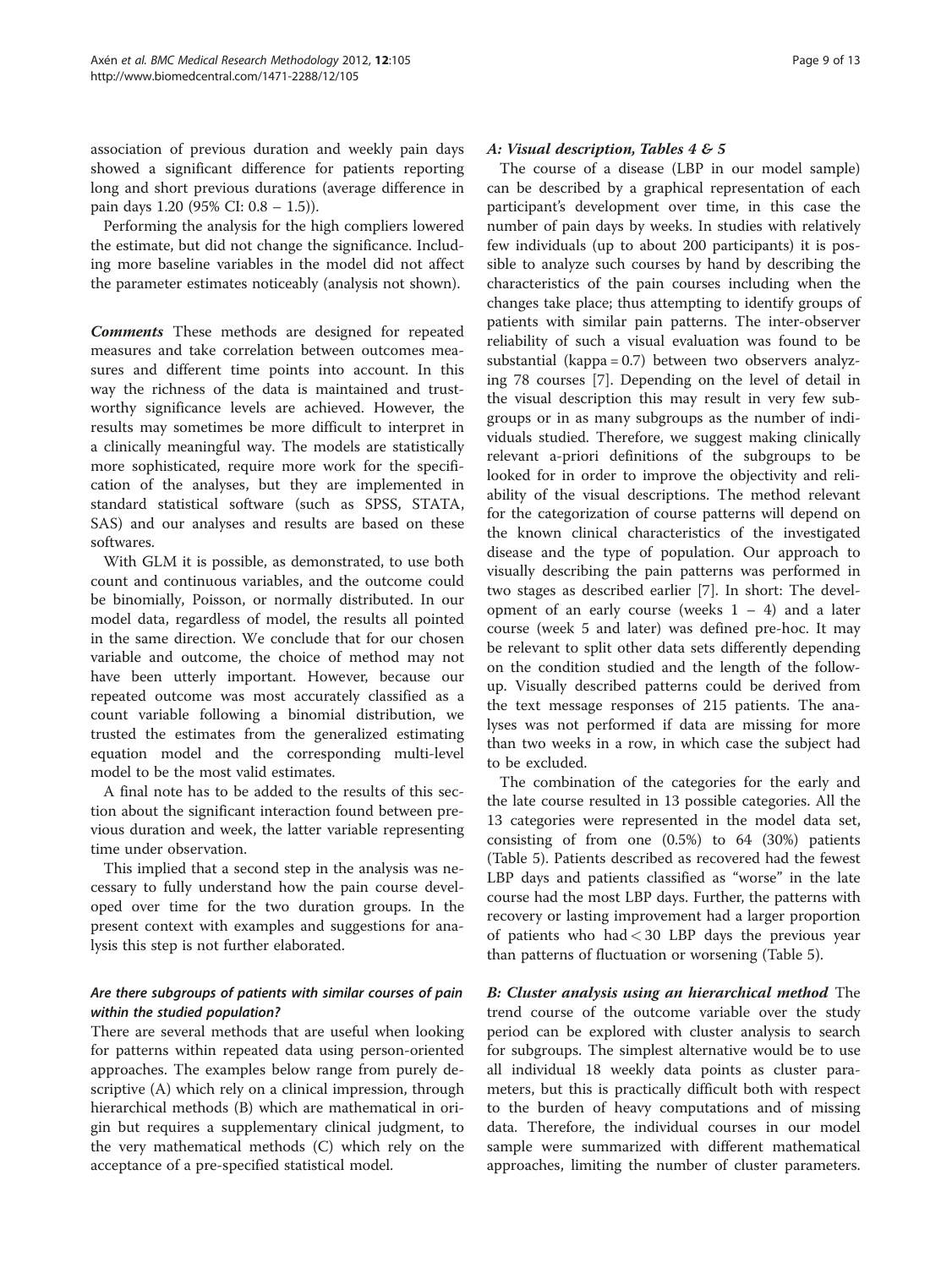| Research<br>question                      | Outcome                                                                                                | <b>Method of analysis</b>                                                                                                                                                                                                                                                                                                                          | Results from the model data set                                                                            |                                                         |                                                                                                          |  |
|-------------------------------------------|--------------------------------------------------------------------------------------------------------|----------------------------------------------------------------------------------------------------------------------------------------------------------------------------------------------------------------------------------------------------------------------------------------------------------------------------------------------------|------------------------------------------------------------------------------------------------------------|---------------------------------------------------------|----------------------------------------------------------------------------------------------------------|--|
|                                           |                                                                                                        |                                                                                                                                                                                                                                                                                                                                                    | All respondents,<br>$n = 244$                                                                              | <b>Respondents</b><br>answering<br>$\geq$ 80%, n = 161  | <b>Respondents</b><br>answering<br>all first 8 weeks,<br>$n = 133$                                       |  |
| 5: Are there<br>subgroups<br>of patients? | Subgroups as clusters<br>with low within-cluster<br>variation and high<br>between-cluster<br>variation | A. Visual inspection<br>based on plots of the<br>course of pain in a<br>graphical presentation where<br>predefined criteria of directions<br>in early and late phases,<br>a qualitative approach                                                                                                                                                   | A: Illustrated in Table 5                                                                                  | Not applied                                             | Not applied                                                                                              |  |
|                                           |                                                                                                        | B: Regression coefficients from<br>spline regression (1 knot)<br>derived from each subject<br>were used in Wards'<br>hierarchical cluster analysis.<br>Optionally this analysis<br>was followed by K-means<br>cluster analysis. Inspection of<br>number of clusters based on<br>the Calinski-Harabasz criterion<br>and the criteria by Duda & Hart | B: Not done due to<br>lack of degrees of<br>freedom in spline<br>regression of some<br>individual subjects | B: 4 clusters<br>suggested.                             | Not applied                                                                                              |  |
|                                           |                                                                                                        | C: Wards' hierarchical<br>cluster analysis, optionally<br>followed by K-means<br>cluster analysis,<br>applied directly on the<br>weekly number of<br>pain days for the first 8 weeks.<br>Cluster criteria as in B.                                                                                                                                 | Cluster 2: 79                                                                                              | Percentage with<br>short duration in<br>these clusters: | C: 6 clusters suggested.<br>Percentage with<br>short duration the<br>previous year<br>in these clusters: |  |
|                                           |                                                                                                        |                                                                                                                                                                                                                                                                                                                                                    | C: Not applied                                                                                             | Cluster 1:39                                            | Cluster 1:58                                                                                             |  |
|                                           |                                                                                                        |                                                                                                                                                                                                                                                                                                                                                    |                                                                                                            | Cluster 2: 49                                           | Cluster 3: 20                                                                                            |  |
|                                           |                                                                                                        |                                                                                                                                                                                                                                                                                                                                                    |                                                                                                            | Cluster 3:85                                            | Cluster 4: 33                                                                                            |  |
|                                           |                                                                                                        |                                                                                                                                                                                                                                                                                                                                                    |                                                                                                            | Cluster 4: 37                                           | Cluster 5: 52                                                                                            |  |
|                                           |                                                                                                        |                                                                                                                                                                                                                                                                                                                                                    |                                                                                                            | C: Not applied                                          | Cluster 6: 50                                                                                            |  |

<span id="page-9-0"></span>

|  |  |  | Table 4 SUBGROUPS, person-based hypotheses |  |
|--|--|--|--------------------------------------------|--|
|--|--|--|--------------------------------------------|--|

The parameters were then used in a hierarchical cluster analysis, Ward's method [\[26\]](#page-12-0), to reveal subgroups. Ward's method resulted in a dendrogram (Figure [3](#page-10-0)), a graphical representation of the cluster building process, which was then scrutinized visually to find the optimum number of clusters, together with a mathematical criteria such as Caliński -Harabasz [\[27](#page-12-0)] or Duda Hart [\[28](#page-12-0)]. Then, the two best solutions suggested by the Caliński - Harabasz criterion were explored in terms of detail vs. overview to find the optimal final solution. Thus, in approach a), the Caliński -Harabasz criterion suggested that the four-cluster solution was optimal. For the method applied in b), the Caliński -Harabasz criterion suggested a six-cluster solution.

a) Each course was described by two regression lines describing the early trend and the later trend, respectively. Using a spline (nonlinear regression) technique, the intersection between the two was then calculated. From these analyses, four parameters described each profile: the intercept and slope of the early trend, the difference in slope between the early and late trend and the intersection between the two regression lines. These four parameters were then used as cluster parameters. Note that the regression parameters serve to approximate the weekly variation in the data, and they must be evaluated with respect to the degree of fit for each patient.

Cluster 1 (28 individuals): This subgroup contained the oldest individuals (mean age 47 years), who reported the highest number of total pain days (50 days).

Cluster 2 (68 individuals): This subgroup contained the youngest individuals (mean age 42 years), who reported 33 pain days throughout.

Cluster 3 (20 individuals): The patients here were mainly male (70%), reported the most leg pain (40%), reported least pain days (20 days) and most (85%) had had short previous duration of LBP.

Cluster 4 (45 individuals): This subgroup contained the largest proportion of patients (63%) that had had long previous duration of LBP and reported 36 days of pain throughout.

b) Each course was described by the eight first weekly measurements only. As mentioned earlier, this was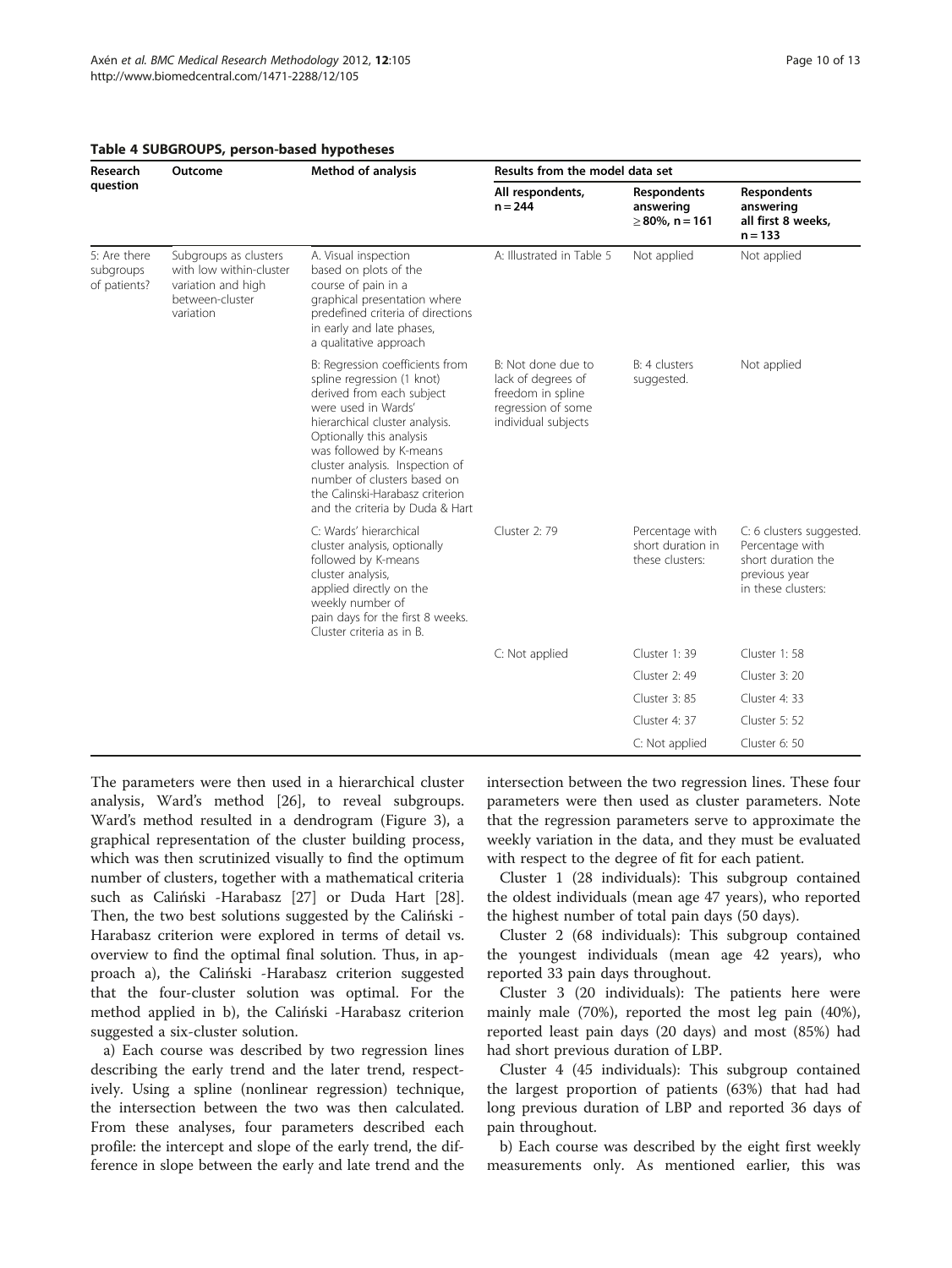| Possible categories describing the<br>entire course by visual analysis | Individuals in<br>each subgroup,<br>n, (%) | Total number of pain days<br>in each subgroup,<br>mean (sd) | Percentage with<br>short duration the<br>previous year |  |
|------------------------------------------------------------------------|--------------------------------------------|-------------------------------------------------------------|--------------------------------------------------------|--|
| Improved-Mainly recovered                                              | 25(12)                                     | 8.92(6.01)                                                  | 76                                                     |  |
| Improved-Stays in the category                                         | 64 (30)                                    | 26.83 (14.65)                                               | 33                                                     |  |
| Improved-Fluctuating                                                   | 23(11)                                     | 37.43 (21.17)                                               | 30                                                     |  |
| Improved-Moves towards mainly worsened                                 | 2(1)                                       | 95.00 (11.31)                                               | $\mathbf{0}$                                           |  |
| Unchanged-Mainly recovered                                             | 13(6)                                      | 5.54 (5.68)                                                 | 54                                                     |  |
| Unchanged-Moves towards mainly improved                                | 18(8)                                      | 38.11 (21.81)                                               | 50                                                     |  |
| Unchanged-Stays in the category                                        | 10(5)                                      | 45.60 (51.21)                                               | 33                                                     |  |
| Unchanged-Fluctuating                                                  | 40 (19)                                    | 51.28 (30.95)                                               | 38                                                     |  |
| Unchanged-Moves towards mainly worsened                                | 2(1)                                       | 84.00 (29.70)                                               | $\mathbf{0}$                                           |  |
| Worsened-Mainly recovered                                              | 1(0.5)                                     | 12                                                          | $\mathbf{0}$                                           |  |
| Worsened-Moves towards mainly improved                                 | 2(1)                                       | 37.5 (17.68)                                                | 50                                                     |  |
| Worsened-Fluctuating                                                   | 13(6)                                      | 55.00 (20.29)                                               | $\mathbf{0}$                                           |  |
| Worsened-Stays in the category                                         | 2(1)                                       | 111.5 (17.68)                                               | 50                                                     |  |

<span id="page-10-0"></span>Table 5 Categories used to classify individual pain patterns by visual analysis

The first step is to categorize the pattern in relation to the early course (improved, unchanged or worsened). Afterwards that category is combined with the relevant late course.

considered the period where the most change in pain days is likely to be noticed in our population. Thus, in this cluster analysis, eight cluster parameters were used.

Cluster 1 (12 individuals): This subgroup had many women (67%) and reported 37 pain days throughout.

Cluster 2 (24 individuals): This subgroup had the youngest patients (mean age 40 years), mainly women (67%) and reported 35 pain days throughout.

Cluster 3 (15 individuals): This group had mainly patients with long previous duration of pain (80%), and reported 58 days of pain throughout.

Cluster 4 (28 individuals): These patients were mainly male (64%), and most (79%) reported short duration of previous pain. They had 21 pain days throughout.



Cluster 5 (46 individuals): This group reported fewest days of pain, only 13.

Cluster 6 (8 individuals): This was the subgroup with the oldest individuals (mean age 49 years), they reported most leg pain (50%)and had the highest number of pain days, 101 in total.

C: Other exploratory approaches The cluster analysis shown here is just one of several different alternatives that can be used for this and similar data sets. An excellent overview of cluster methods in theory and in applied research is found in Everitt BS, "Cluster Analysis"[\[26](#page-12-0)]. Among these methods are those using finite mixture densities with a range of approaches including mixtures for multivariate normal distributions as well as mixtures for categorical data (latent class analysis) and Bayesian analysis of mixtures.

Comments Several other possibilities also exist for aggregating data points into useful descriptions of the course suitable for cluster analysis. Adding to the linear regression, a second or third degree regression can be used to also approximate the course. Similarly, the spline function can be extended to contain two or more knots. Clinical judgement should be used to evaluate what is relevant for any particular condition. We have previously argued that to secure solid course estimates, only highly compliant responders (arbitrarily defined as those answering more than 80% of the time) should be used in these kinds of analyses (in a))[[20\]](#page-12-0) and extending the argument, only those with a full response when using the crude data as parameters (b).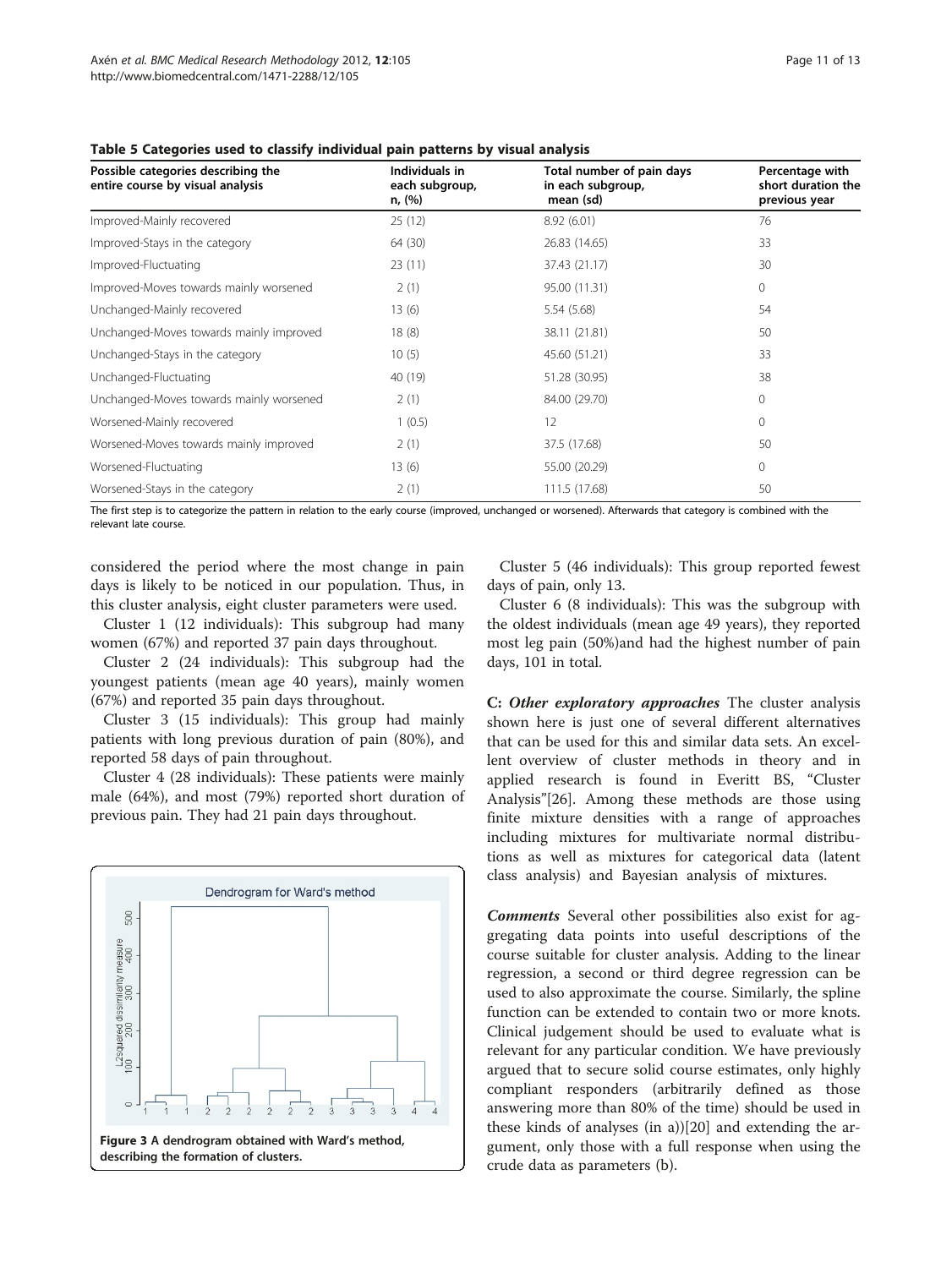<span id="page-11-0"></span>Further, in both A and B, the subgroups/clusters formed in this mathematical way should be examined for clinical meaningfulness. For instance, the available clinical baseline variables associated with each cluster can be tested for difference between clusters.

We have illustrated possible ways of exploring the model data set for subgroups based on the repeated data. Concerning non-specific LBP, our approach was based on the hypothesis that patients with the same "category" of LBP might exhibit a similar clinical course. The visual description of individual's pain patterns was a pragmatic and clinically meaningful way to distinguish between obviously different patient profiles, but the method is time consuming and only doable in small samples. However, the choice of subgrouping methods is, as for all analyses, dependent on which assumptions of the data and their distributions the researcher is willing to accept.

A number of data mining approaches can be used for pattern recognition instead, e.g. cluster analysis, latent class analysis, artificial neural networks, and probabilistic data mining. It is beyond the intents of this commentary to test, describe and compare these.

## Conclusions

When new methods of data collection are introduced, it is always pertinent to consider the possibilities, advantages, implications and challenges this entails. Making use of a technology available to a majority of people in the modern world, mobile phones, doors are opened to repeated measurements from large populations.

Having access to repeated data, it is not self-evident what methods of analysis to use. We have intended to give an overview of some approaches to analyses considered by our group of researchers, but other relevant methods exist and, possibly, different data from other research areas may require yet different methods. In this commentary, the methods are presented very briefly, and we encourage readers to use the references included for a deeper understanding.

Ultimately, the choice of analytic approach will depend on the following questions: what is the research question to be answered, what kind of data is the outcome variable, what distribution does it have and what is the within-subject correlation? The answers will determine the most appropriate method of analysis.

In analyzing repeated data, the issue of within-subject correlation can be avoided by aggregating the individual measures into a summary measure prior to analysis. However, information on individual variation is then lost, resulting in over-simplification. Thus, methods of analysis that account for this covariance may be the most appropriate.

In our model data, patients with  $>$  30 days LBP the preceding year consistently demonstrated an increased risk of a "poor prognosis" compared to those with < 30 pain days in all the variable oriented analyses. Further, different patient profiles could be identified based on the pain trajectories emerging from cluster analyses of the frequently repeated outcome measure. Thus, it seems that repeated measures can be analysed in several meaningful ways with both traditional analytic approaches using standard statistical packages, as well as recently developed statistical methods that will utilize all the vital features inherent in the data.

#### Competing interests

The authors declare that they have no competing interests.

#### Acknowledgements

We would like to thank Professor Charlotte Leboeuf-Yde, who instigated this article. This work was funded in part by the Swedish Chiropractors' Association and by the European Chiropractors' Union.

#### Author details

<sup>1</sup>Institute of Environmental Medicine, Unit of Intervention and Implementation Research, Karolinska Institutet, Nobels v. 13, 171 77 Stockholm, Sweden. <sup>2</sup>Nordic Institute of Chiropractic and Clinical Biomechanics, Clinical Locomotion Network, Forskerparken 10A, 5230 Odense M, Denmark. <sup>3</sup>Institute of Regional Health Services Research, University of Southern Denmark, Winsloewparken 19.3, 5000 Odense, Denmark.

#### Authors' contributions

IA was involved in the design of this commentary, participated in the analyses and wrote the first manuscript draft. LB was responsible for the analyses. AK and NW were involved in the design and analyses of the data. IJ and GB were supervising the study process. All authors were involved in finalizing the manuscript.

#### Received: 24 May 2011 Accepted: 4 July 2012 Published: 23 July 2012

#### References

- 1. Stone AA, Shiffman S, Schwartz JE, Broderick JE, Hufford MR: Patient compliance with paper and electronic diaries. Control Clin Trials 2003, 24(2):182–199.
- 2. Shiffman S, Stone AA, Hufford MR: Ecological momentary assessment. Annu Rev Clin Psychol 2008, 4:1–32.
- 3. Jönsson C: In The Swedish population's use of the internet and telephones an individ survey 2008. Edited by Swedish, National, and P, Agency. T. Stockholm; 2008.
- 4. Axen I, Bodin L, Bergstrom G, Halasz L, Lange F, Lovgren PW, Rosenbaum A, Leboeuf-Yde C, Jensen I: The use of weekly text messaging over 6 months was a feasible method for monitoring the clinical course of low back pain in patients seeking chiropractic care. J Clin Epidemiol 2012, 65(4):454–461.
- 5. SMS -Track Questionnaire 1.1.3.
- 6. Johansen B, Wedderkopp N: Comparison between data obtained through real-time data capture by SMS and a retrospective telephone interview. Chiropr Osteopat 2010, 18(1):10.
- 7. Kongsted A, Leboeuf-Yde C: The Nordic back pain subpopulation program - individual patterns of low back pain established by means of text messaging: a longitudinal pilot study. Chiropr Osteopat 2009, 17:11.
- 8. Jensen RK, Leboeuf-Yde C, Wedderkopp N, Sorensen JS, Manniche C: Rest versus exercise as treatment for patients with low back pain and Modic changes. A randomised controlled clinical trial. BMC Med 2012, 10(1):22.
- 9. Klakk H, Jespersen E, Wedderkopp N: Overweight a risk factor of overuse injuries in children? the childhood health, activity and motor performance school study - a 3-year controlled intervention study. Br J Sports Med 2011, 45(4):357.